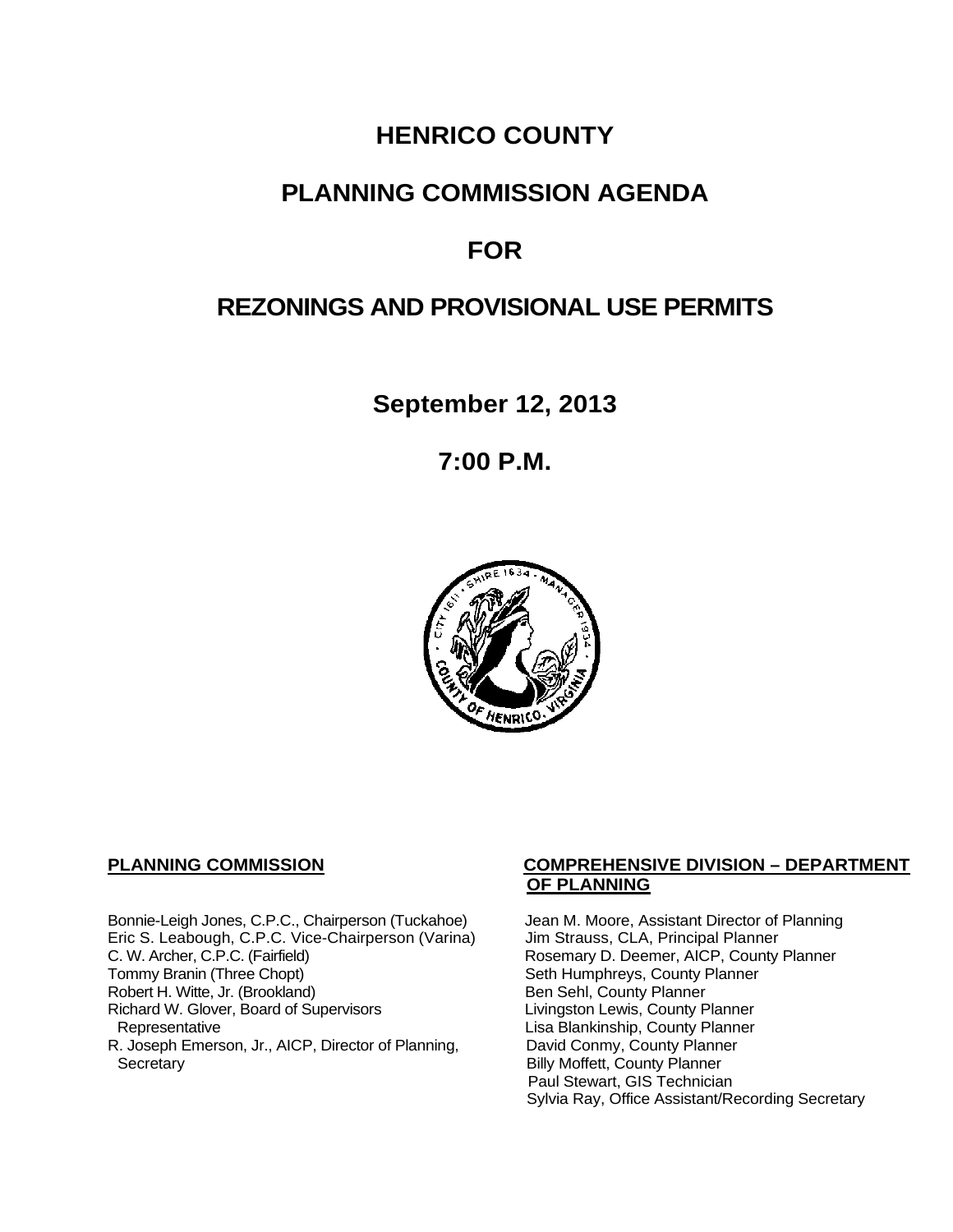#### **PLANNING COMMISSION REZONING MEETING FINAL AGENDA SEPTEMBER 12, 2013**

**BEGINNING AT 7:00 P.M.**

**WELCOME:**

**PLEDGE OF ALLEGIANCE:**

**RECOGNITION OF NEWS MEDIA:**

**CALL TO ORDER:**

**REQUESTS FOR WITHDRAWALS AND DEFERRALS: (1); (2)**

**REQUESTS FOR EXPEDITED ITEMS: (0)**

**CASES TO BE HEARD: (2)**

#### **PLAN OF DEVELOPMENT AND MASTER PLAN**

POD2013-00259 Lumber Liquidators East Coast Distribution Center - White Oak Technology Park **Approved See Addendum Pg. 1 Timmons Group for Economic Development Authority of Henrico County and Johnson Development Associates, Inc.:** Request for approval of a plan of development and master plan, as required by Chapter 24, Section 24-106 of the Henrico County Code, to construct a one-story, 995,792 square foot warehouse/distribution building, including 17,000 square feet of office space, and a future 300,000 square foot expansion. The 124.61-acre site is located at the southeast terminus of White Oak Creek Drive, on part of parcel 851-705-6413. The zoning is M-2, General Industrial District. County water and sewer. **(Varina)**

This Plan of Development for construction of a warehouse/distribution building, has a vegetative buffer proposed around the site, at a minimum width of 75 feet along Elko Tract Road, and 50 feet along the internal project roads. All buffers will be supplemented with additional vegetation and berms as necessary. Construction and tractor trailer traffic will be prohibited from Elko Road, Elko Tract Road and Portugee Road, east of Technology Boulevard.

The proposed development is within the White Oak Technology Park and, therefore, is subject to review and approval by the White Oak Technology Park Development Review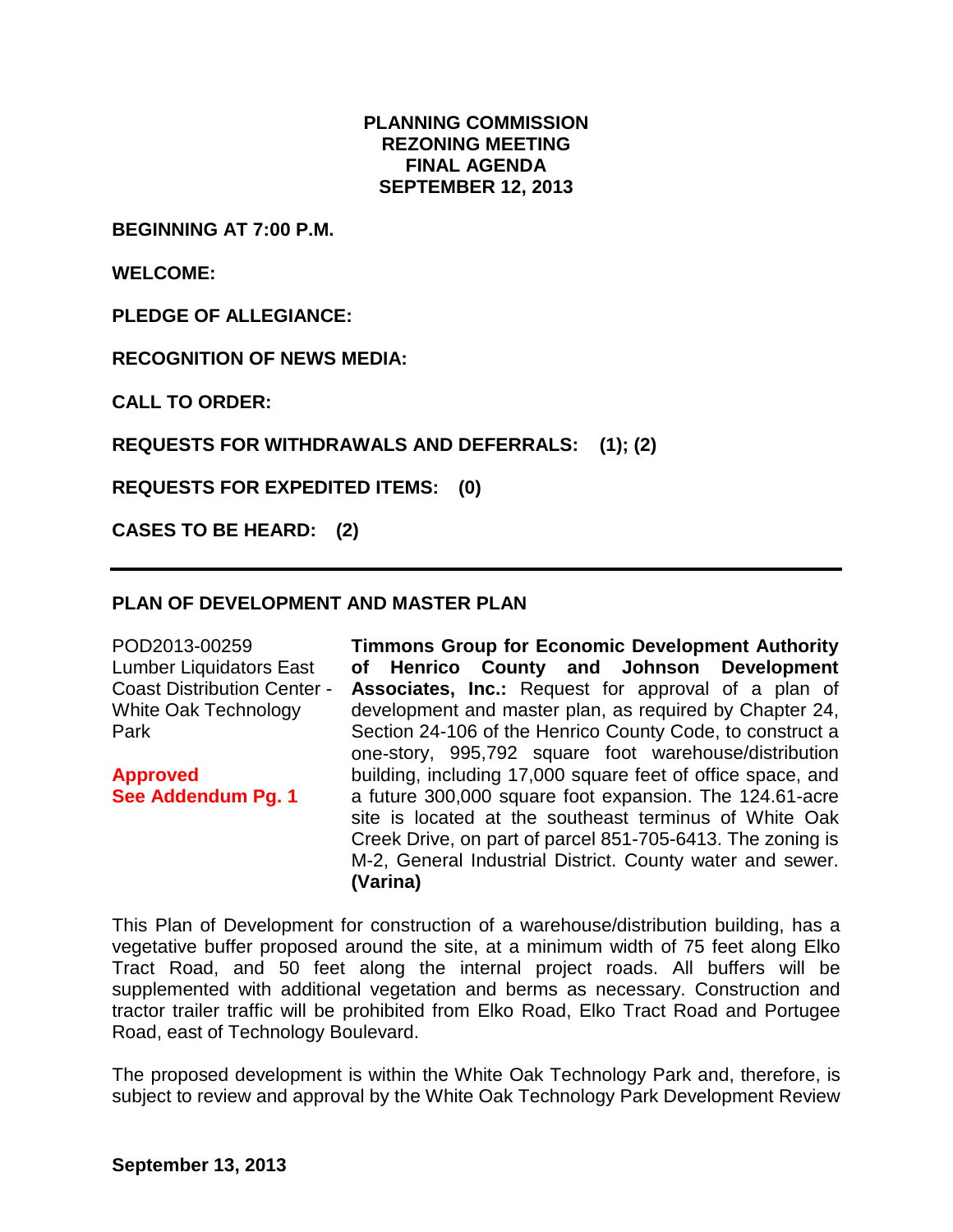Board (DRB). The DRB has requested revisions to the plan to enhance the appearance of the facility from the project perimeter, including architectural enhancements, enhancement of the entrance features to the property that address landscape features and pedestrian access, and the provision of substantial landscape material and berming to screen the loading dock areas from the right-of-way.

The applicant has agreed to all of the County and DRB comments and is preparing revised plans to address those comments. The final staff recommendation will be made at the meeting. Should the Commission act on this request, in addition to the standard conditions for developments of this type, the following additional conditions are recommended:

- 29. The right-of-way for widening of Elko Road (State Route 156) as shown on approved plans shall be dedicated to the County prior to any occupancy permits being issued. The right-of-way dedication plat and any other required information shall be submitted to the County Real Property Agent at least sixty (60) days prior to requesting occupancy permits.
- 30. The entrances and drainage facilities on Elko Road (State Route 156) shall be approved by the Virginia Department of Transportation and the County.
- 31. A subdivision plat for the extension of White Oak Creek Drive shall be recorded before any occupancy permits are issued.
- 32. A subdivision plat for "Road A" shall be recorded, or a bond shall be posted, before any occupancy permits are issued.
- 33. All temporary easements, easements for drainage and utilities, and other easements necessary for the road construction, shall be recorded by separate plats.
- 34. Prior to issuance of a certificate of occupancy for any building in this development, the engineer of record shall certify that the site has been graded in accordance with the approved grading plans.
- 35. Details for the gate and locking device at the emergency access driveway shall be submitted for review by the Traffic Engineer, Police and approved by the County Fire Marshall. The owner or owner's contractor shall contact the County Fire Marshall prior to completion of the fence installation to test and inspect the operations of the gates. Evidence of the Fire Marshall's approval shall be provided to the Department of Planning by the owner prior to issuance of occupancy permits.
- 36. Outside storage shall not be permitted except as shown on the approved plan.
- 37. In order to maintain the effectiveness of the County's public safety radio communications system within buildings, the owner will install radio equipment that will allow for adequate radio coverage within the building, unless waived by the Director of Planning. Compliance with the County's emergency communication system shall be certified to the County by a communications consultant within ninety (90) days of obtaining a certificate of occupancy. The County will be permitted to perform communications testing in the building at anytime.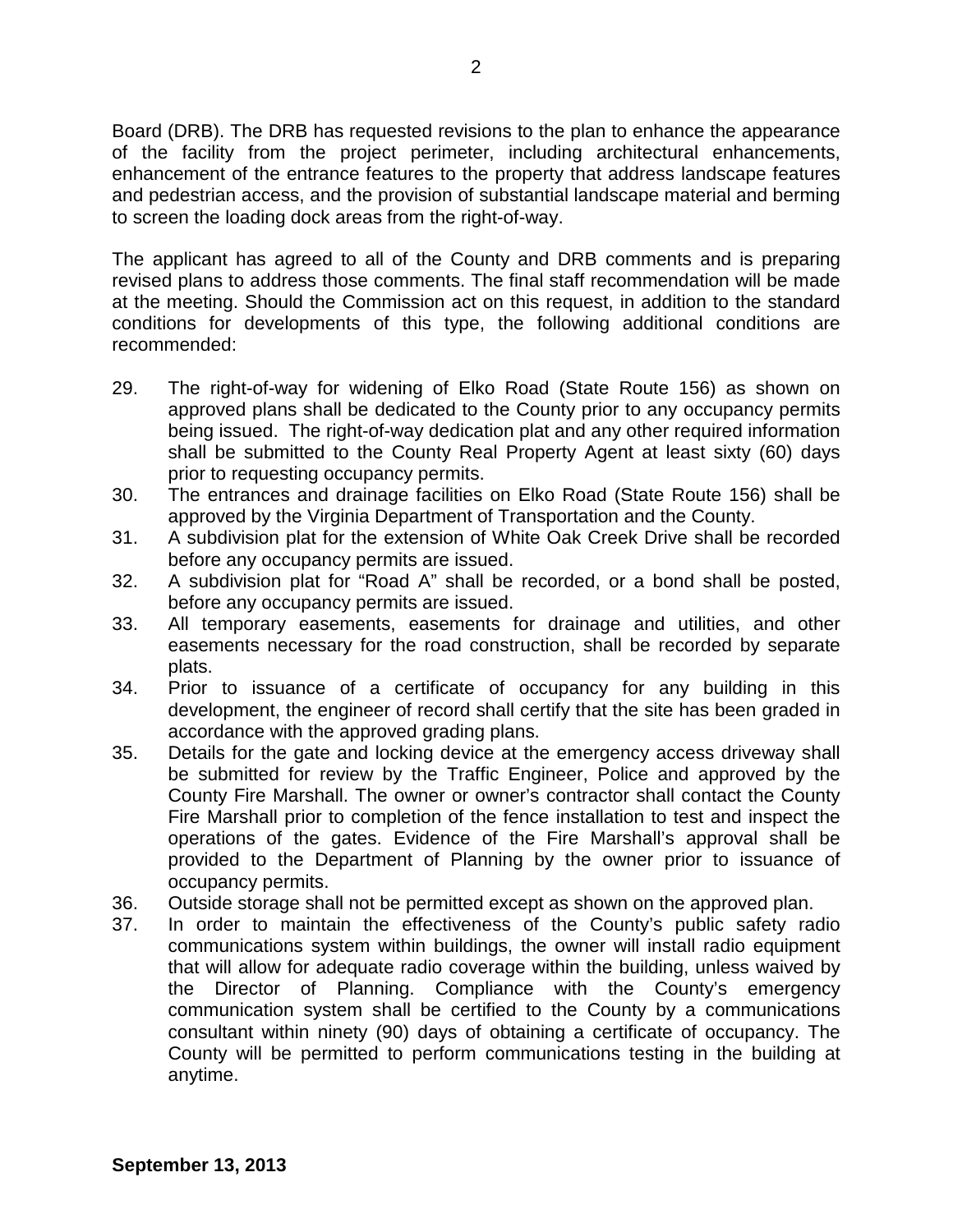- 38. Approval of the construction plans by the Department of Public Works does not establish the curb and gutter elevations along the Henrico County maintained right-of-way. The elevations will be set by Henrico County.
- 39. Approval of the construction plans by the Department of Public Works does not establish the curb and gutter elevations along the Virginia Department of Transportation maintained right-of-way. The elevations will be set by the contractor and approved by the Virginia Department of Transportation.
- 40. The owners shall not begin clearing of the site until the following conditions have been met:
	- (a) The site engineer shall conspicuously illustrate on the plan of development or subdivision construction plan and the Erosion and Sediment Control Plan, the limits of the areas to be cleared and the methods of protecting the required buffer areas. The location of utility lines, drainage structures and easements shall be shown.
	- (b) After the Erosion and Sediment Control Plan has been approved but prior to any clearing or grading operations of the site, the owner shall have the limits of clearing delineated with approved methods such as flagging, silt fencing or temporary fencing.
	- (c) The site engineer shall certify in writing to the owner that the limits of clearing have been staked in accordance with the approved plans. A copy of this letter shall be sent to the Department of Planning and the Department of Public Works.
	- (d) The owner shall be responsible for the protection of the buffer areas and for replanting and/or supplemental planting and other necessary improvements to the buffer as may be appropriate or required to correct problems. The details shall be included on the landscape plans for approval.
- 41. The conceptual master plan, as submitted with this application, is for planning and information purposes only. All subsequent detailed plans of development and construction needed to implement this conceptual plan may be administratively reviewed and approved and shall be subject to all regulations in effect at the time such subsequent plans are submitted for review/ approval.
- 42. The location of all existing and proposed utility and mechanical equipment (including HVAC units, electric meters, junctions and accessory boxes, transformers, and generators) shall be identified on the landscape plan. All building mounted equipment shall be painted to match the building, and all equipment shall be screened by such measures as determined appropriate by the Director of Planning or the Planning Commission at the time of plan approval
- 43. Except for junction boxes, meters, and existing overhead utility lines, and for technical or environmental reasons, all utility lines shall be underground.
- 44. A construction staging plan which includes details for traffic control, fire protection, stockpile locations, construction fencing, and hours of construction shall be submitted for County review and prior to approval of any final construction plans.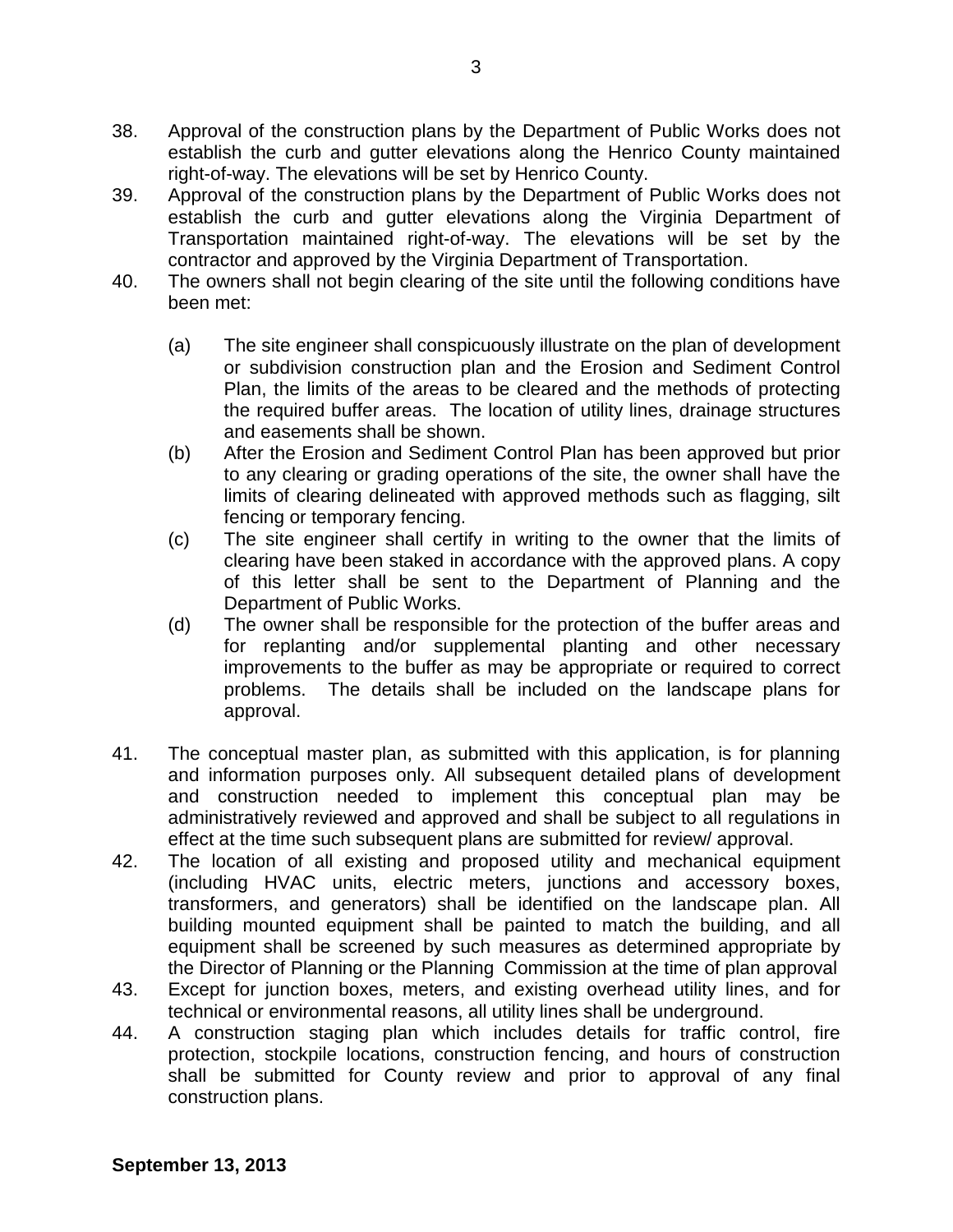- 45. No construction traffic shall use Elko Road (State Route 156), Portugee Road east of Technology Boulevard, or Elko Tract Road (State Route 380).
- 46. No tractor trailers shall use Elko Road, Portugee Road east of Technology Boulevard, or Elko Tract Road.
- 47. The existing emergency access road connecting the terminus of White Oak Creek Drive to Elko Road, shall remain accessible throughout construction of the site.
- 48. The developer shall provide a telephone number for citizens concerns during any construction activity on site in order to respond to citizen concerns and complaints as expeditiously as possible.
- 49. The development and operations conducted on the property shall comply with the restrictive covenants applicable to White Oak Technology Park.
- 50. The proposed development is subject to Final Development Review Board (DRB) approval. Any required changes by the DRB must be reflected in the POD and any subsequent plans.

## **(Staff Report by Tony Greulich)**

### **(Applicant's Representative: Stephen Hostettler)**

### **BROOKLAND:**

**REZ2013-00002 Cameron Palmore for Yunus Vohra:** Request to conditionally rezone from A-1 Agricultural District and R-2A One-Family Residence District to R-2AC One-Family Residence District (Conditional) Parcels 764-760-9037, 764-760-8515, 765- 760-1906, and 765-760-0929 containing 5.14 acres, located on the south line of Hungary Road at its intersection with Hastings Mill Drive. The applicant proposes a single-family residential development. The R-2A district allows a minimum lot size of 13,500 square feet and a maximum gross density of 3.22 units per acre. The use will be controlled by zoning ordinance regulations and proffered conditions. The 2026 Comprehensive Plan recommends Suburban Residential 2, density should not exceed 3.4 units per acre. **Staff – Seth Humphreys (Deferral Requested to the November 14, 2013 Meeting)**

**Deferred to the November 14, 2013 Meeting**

### **VARINA:**

### *(Deferred from the June 13, 2013 Meeting)*

**C-28C-12 Brian C. Mitchell for J & B Realty:** Request to conditionally rezone from A-1 Agricultural District to M-2C General Industrial District (Conditional) Parcel 843-701-2778 containing approximately 24.4 acres located along the south line of Portugee Road approximately 2,300' east of its intersection with Memorial Drive. The applicant proposes a contractor's equipment storage yard, office, and maintenance facility. The uses will be controlled by zoning ordinance regulations and proffered conditions. The 2026 Comprehensive Plan recommends Office and Environmental Protection Area. **Staff – Livingston Lewis (Withdrawn by Applicant) Withdrawn**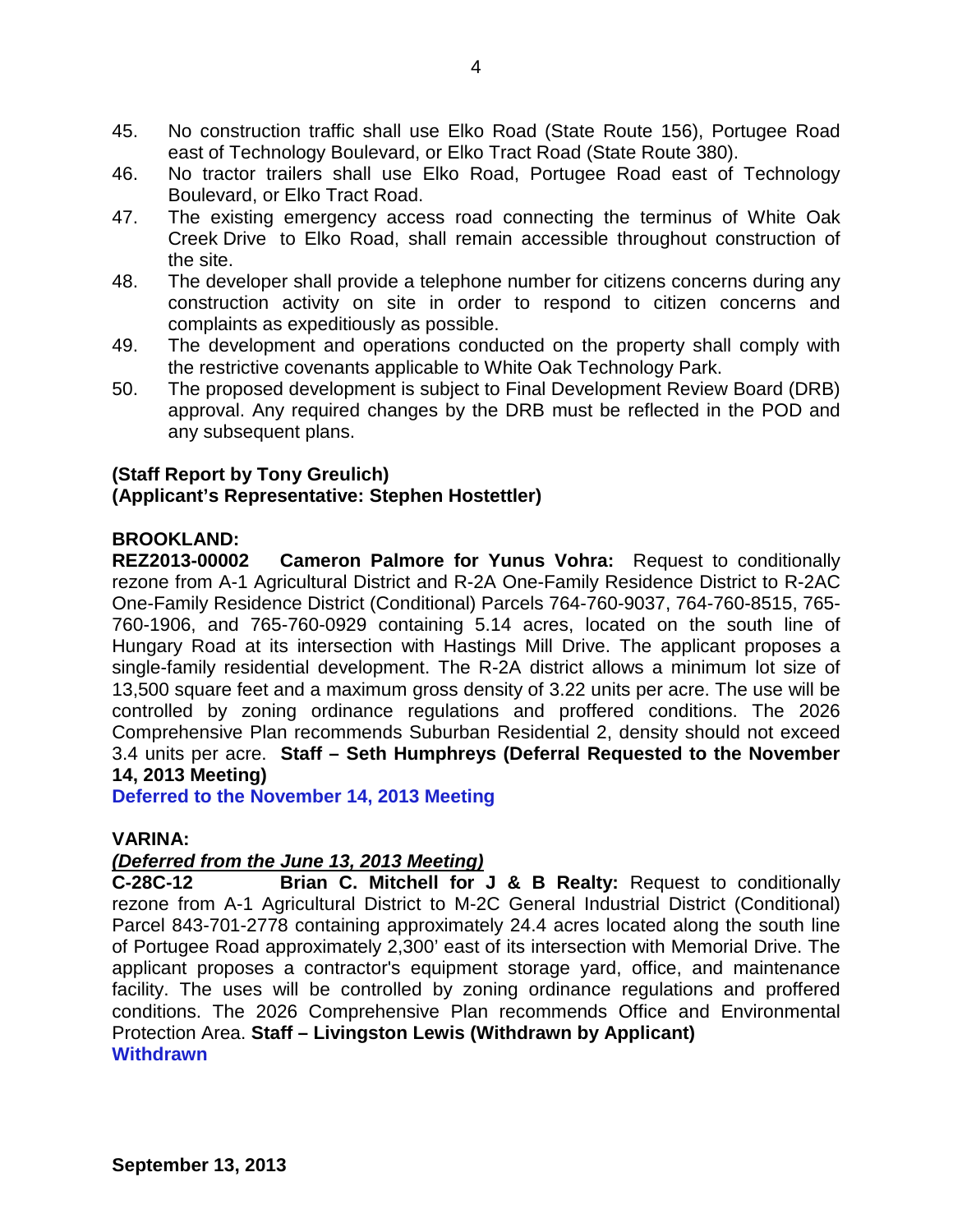#### **FAIRFIELD:**

None.

## **THREE CHOPT:**

**REZ2013-00012 Andrew M. Condlin or Jennifer D. Mullen for Welwood, LLC:** Request to conditionally rezone from A-1 Agricultural District and R-2AC One-Family Residence District (Conditional) to R-2AC One-Family Residence District (Conditional) Parcels 736-769-4930, 736-769-7088, and 737-769-0243 containing 16.61 acres located between the southwest terminus of Porsche Drive and the northeast line of Kain Road approximately 200' west of its intersection with N. Gayton Road. The applicant proposes a single-family residential development not to exceed 2 units per acre. The R-2A district allows a minimum lot size of 13,500 square feet and a maximum gross density of 3.22 units per acre. The use will be controlled by proffered conditions and zoning ordinance regulations. The 2026 Comprehensive Plan recommends Suburban Residential 1, density should not exceed 2.4 units per acre. **Staff – Ben Sehl Deferred to the October 10, 2013 Meeting**

**REZ2013-00015 dAb Engineering Services for Kain Road, Inc.:** Request to conditionally rezone from A-1 Agricultural District to R-3C One-Family Residence District (Conditional) Parcel 738-767-2794 containing 7.45 acres located on the north line of Kain Road approximately 1,100' west of its intersection with Pouncey Tract Road (State Route 271). The applicant proposes a single-family residential development not to exceed 18 units. The R-3 district allows a minimum lot size of 11,000 square feet and a maximum gross density of 3.96 units per acre. The use will be controlled by proffered conditions and zoning ordinance regulations. The 2026 Comprehensive Plan recommends Suburban Mixed-Use. **Staff – Ben Sehl (Deferral Requested to the November 14, 2013 Meeting)**

**Deferred to the November 14, 2013 Meeting**

### **TUCKAHOE:**

None.

### **APPROVAL OF MINUTES: Planning Commission August 15, 2013 Approved**

Acting on a motion by **Mr. Archer**, seconded by **Mr. Branin**, the Planning Commission adjourned its meeting at **9:15 p.m.** on **September 12, 2013 .** 

View the Planning Commission agendas at

**<http://randolph.co.henrico.va.us/planning/meetnext.pdf>** and **<http://randolph.co.henrico.va.us/planning/podnext.pdf>**